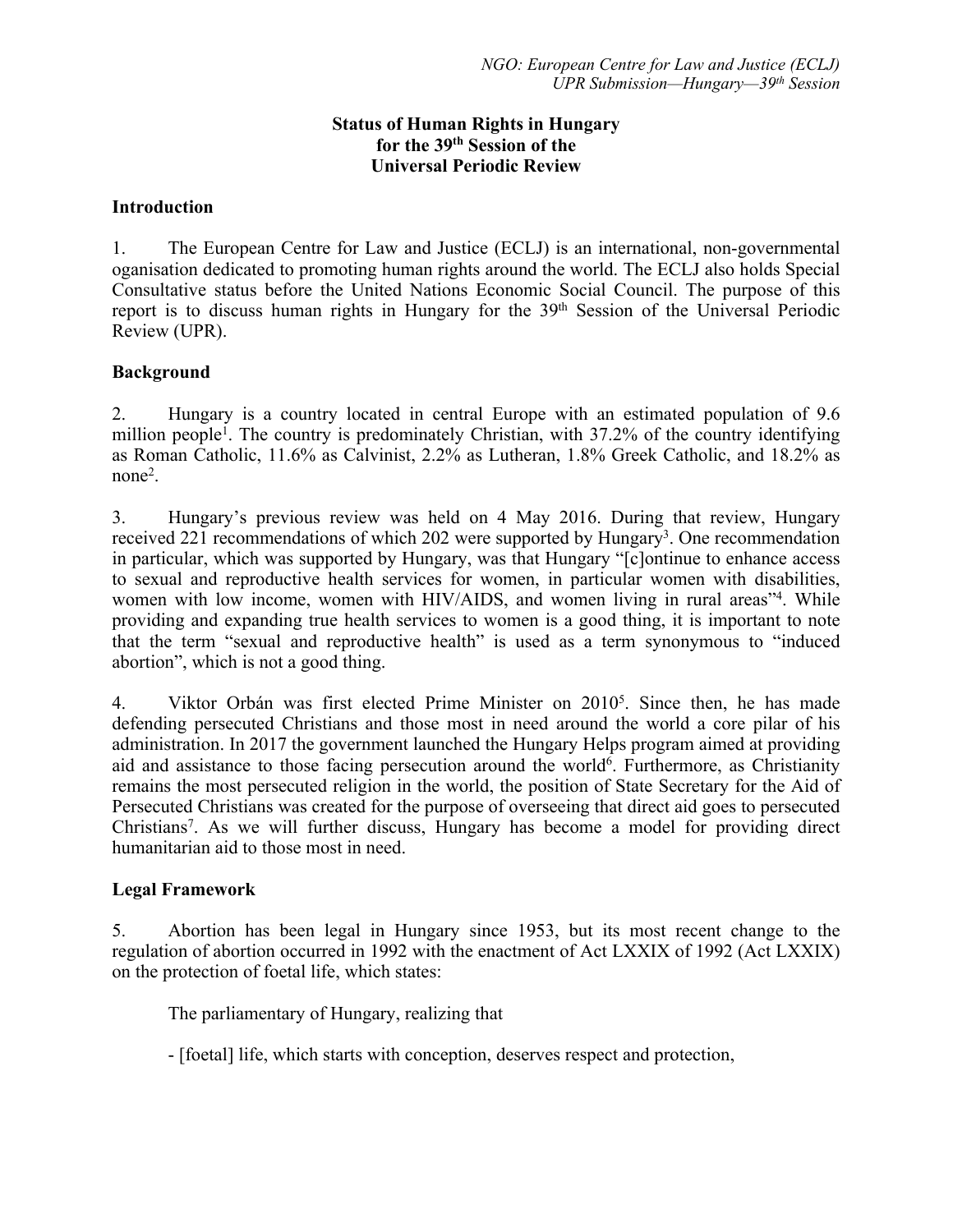- the protection of [foetal] life may be realized through the increased care of pregnan<sup>t</sup> women, however it is primarily the parents' responsibility to create the circumstances that ensure the healthy development of the [foetus],

- the termination of pregnancies is not <sup>a</sup> means of family planning and birth control,

- family planning is the right and responsibility of the parents 8 .

6. However, despite constitutional protections and recognition of the fact that life begins at conception, the Act continues to legalise and regulate abortion. Under the Act, abortion is permitted up until 12 weeks gestation if: (1) the "woman'<sup>s</sup> health is severely endangered; (2) "the [foetus] is *likely*, on medical indications, to suffer from <sup>a</sup> severe disability or other impairment"; (3) "the pregnancy is a result of a criminal act"; or (4) "the pregnant woman is in a severe crisis situation"<sup>9</sup> . Moreover, abortion is allowed up until 18 weeks gestation if the woman meets any of those requirements and is "partly or fully incapacitated", or "did not recognize the pregnancy in time due to <sup>a</sup> health reason for which she cannot be held responsible, or due to <sup>a</sup> medical error"<sup>10</sup>. Abortion is also allowed up until 24 weeks gestation if the "probability of the [foetus]' having a genetic or teratological malformation reaches 50%"<sup>11</sup>. Finally, abortion is allowed at any stage of development if the life of the woman is in danger, or "the [foetus] has <sup>a</sup> malformation that renders postnatal life impossible"<sup>12</sup>.

7. In 2012, Hungary enacted <sup>a</sup> new constitution, Article 2 of which states:

Human dignity shall be inviolable. Every human being shall have the right to life and human dignity; the life of the foetus shall be protected from the moment of conception<sup>13</sup>.

8. Furthermore, under Article 16 of the constitution, "[e]very child shall have the right to the protection and care necessary for his or her proper physical, mental and moral development"<sup>14</sup> .

9. Under Article 6 of the Convention on the Rights of the Child (CRC), to which Hungary is <sup>a</sup> party:

1. States Parties recognize that every child has the inherent right to life.

2. States Parties shall ensure to the maximum extent possible the survival and development of the child<sup>15</sup>.

10. Moreover, Article 2 states that "States Parties shall respec<sup>t</sup> and ensure the rights set forth in the presen<sup>t</sup> Convention to each child within their jurisdiction without discrimination of any kind, irrespective of the child's or his or her parent's . . . disability"<sup>16</sup>.

11. Additionally, under Article 6 of the International Covenant on Civil and Political Rights (ICCPR) "[e]very human being has the inherent right to life. This right shall be protected by law. No one shall be arbitrarily deprived of his life"<sup>17</sup>.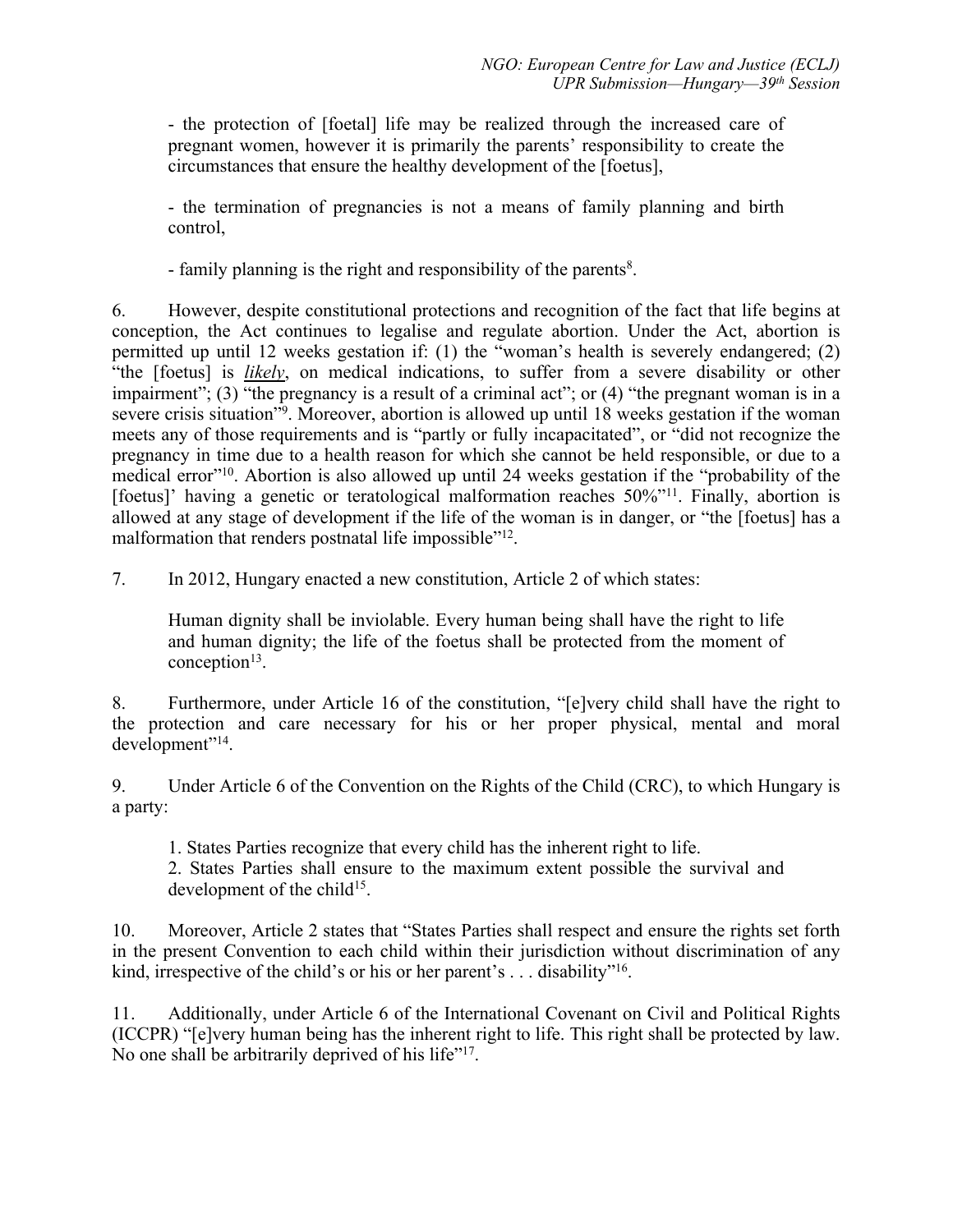12. In 2020, Hungary joined the Geneva Consensus Declaration on Promoting Women'<sup>s</sup> Health and Strengthening the Family:

Furthermore, we, the representatives of our sovereign nations do hereby declare in mutual friendship and respect, our commitment to work together to:

*Ensure* the full enjoyment of all human rights and equal opportunity for women at all levels of political, economic, and public life;

*Improve and secure* access to health and development gains for women, including sexual and reproductive health, which must always promote optimal health, the highest attainable standard of health, without including abortion;

*Reaffirm* that there is no international right to abortion, nor any international obligation on the par<sup>t</sup> of the States to finance or facilitate abortion, consistent with the long-standing international consensus that each nation has the sovereign right to implement programs and activities consistent with their laws and policies<sup>18</sup>;

## **Abortion in Hungary**

13. While Hungary has repeatedly affirmed its regard for and belief in the sanctity of life, unfortunately, abortion is still legal in Hungary, due to the 1992 Act LXXIX allowing abortion, which has not been amended despite the more recent protections of life in the constitution and public policy. Unfortunately, the remaining abortion laws also discriminate against pre-born children on the basis of *potential* disability.

14. This specific conflict has reached the courts, and on 15 October 2020, the Budapest-Capital Regional Court filed <sup>a</sup> judicial initiative to the Hungarian Constitutional Court, regarding a lawsuit in a tort case<sup>19</sup>. In the lawsuit, the parents of a disabled child (the plaintiff) sued a hospital (the defendant) for damages and compensation for <sup>a</sup> "wrongful birth" of their child, who had <sup>a</sup> congenital disorder.

15. The provision at the heart of this case is that of Hungary'<sup>s</sup> Act LXXIX which provides that the pregnancy can be terminated until the  $20<sup>th</sup>$  week (or the  $24<sup>th</sup>$  week in case of prolonged diagnostical procedure) if the probability for <sup>a</sup> genetic or teratological harm of the foetus is above 50%. According to the Budapest-Capital Regional Court, this provision is unconstitutional. The case not only consists of <sup>a</sup> civil law issue and <sup>a</sup> matter of evidence, but also became <sup>a</sup> constitutional matter. That is why the Budapest-Capital Regional Court seeks the position of the Constitutional Court about the conformity of this rule with the Constitution, which suspends the lawsuit.

16. As previously stated, the Fundamental Law of Hungary provides that "Every human being shall have the right to life and human dignity; the life of the foetus shall be protected from the moment of conception"<sup>20</sup> . Abortion directly opposes this principal, as it is one of the graves<sup>t</sup> of all offenses against human life and against justice because it entails the deliberate killing of an innocent human being. A procedure that deliberately takes the life of <sup>a</sup> live human being, heart pounding away in his mother'<sup>s</sup> womb, is plainly <sup>a</sup> procedure that fosters insensitivity to, and disdain of, the life in the womb. Indeed, such <sup>a</sup> killing is the embodiment of disdain for human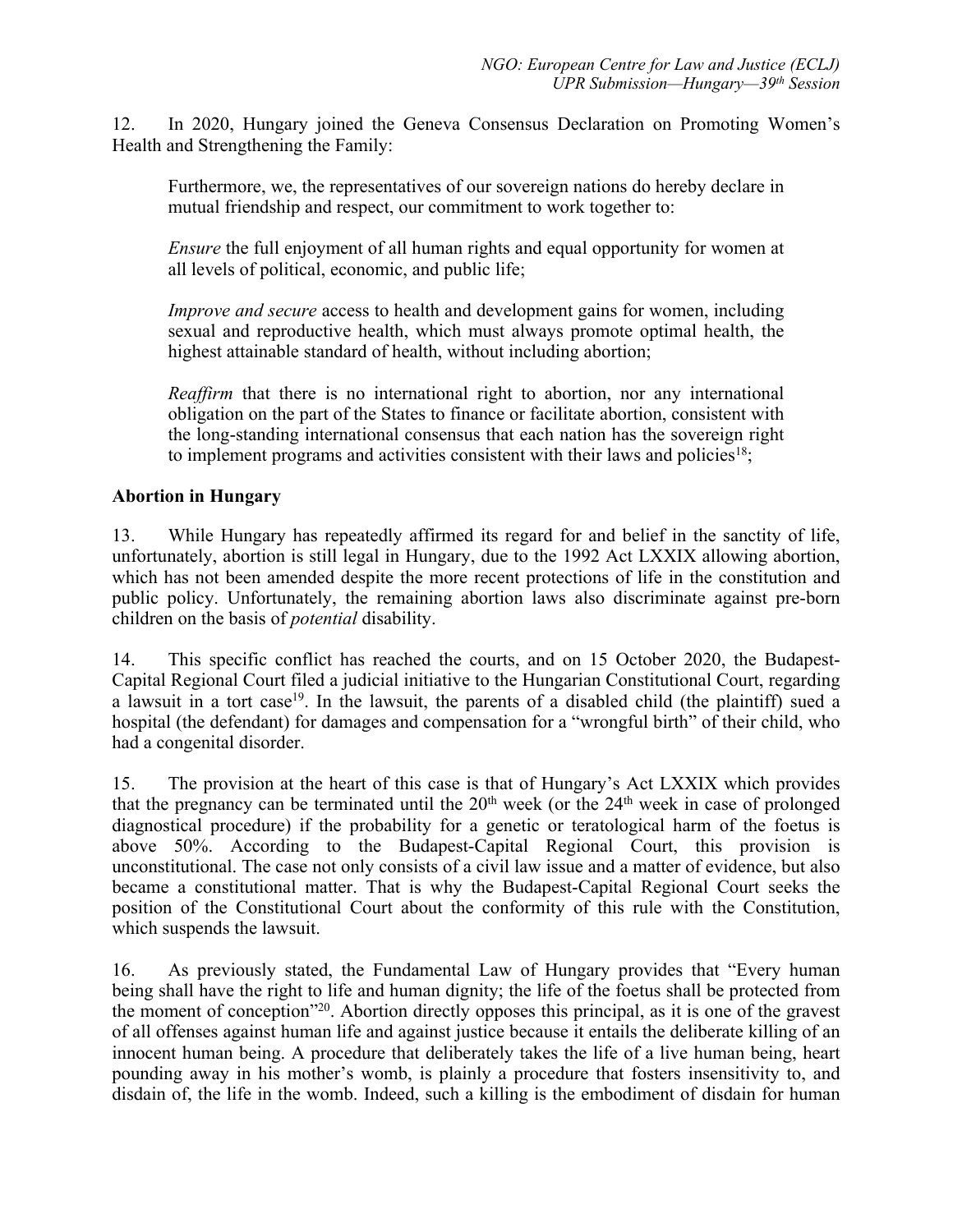life, and laws that allow it to exist belie the high regard for and value of the life of the unborn baby that Hungary has so clearly conveyed.

## **Humanitarian Work**

17. Hungary has been <sup>a</sup> world leader in providing humanitarian aid for Christians and others being persecuted around the world. In 2017, the governmen<sup>t</sup> launched the Hungary Helps Program for the purpose of:

- Identification and designation of the existence, causes and nature of humanitarian crises;
- Prevention of religious and ethnic diversity;
- Implementation of quick and efficient aid to people suffering from persecution and humanitarian disasters, helping them remain in their place of origin thus eliminating some of the underlying processes that trigger migration flows;
- Direct and local assistance to preserve communities threatened by humanitarian crises 21 .

18. As <sup>a</sup> result of this organisation, Hungary has been able to provide humanitarian relief and assistance to those most in need. As stated by Foreign Minister Peter Szijjarto, "We give the money directly to the churches, to the church communities. We have rebuilt 33 torn-down Christian churches in Lebanon, for example"<sup>22</sup>.

19. In 2019 Hungary Helps partnered with the United States Agency for International Development (USAID) to help rebuild Qaraqosh, the largest city in Iraq with <sup>a</sup> majority Christian population, after ISIS left it destroyed<sup>23</sup>. Hungary Helps provided over \$3.1 million in funding to "to help restore homes, rehabilitate <sup>a</sup> school, provide psychological care, and reconstruct water networks in the Qaraqosh area, enabling several hundred internally displaced families to return to and remain in their homeland".

20. Hungary has changed the way countries can provide aid to those most in need. Under the more traditional approach, countries would provide funding to charity organisations who would then carry out the work. Hungary has now cut out the middleman and provides funds and resources directly to those in need<sup>24</sup>. From its creation through April 2019, the Hungary Helps program has spent the equivalent of \$24 million helping to rebuild destroyed communities<sup>25</sup>. So far their contributions have been seen in 22 countries throughout the Middle East, Asia, and Africa and have helped more than 70,000 persecuted individuals either stay or return to their homeland<sup>26</sup>.

# **Conclusion**

21. Hungary has been <sup>a</sup> leader in protecting life and recognizing and providing assistance for persecuted Christians around the world. We applaud Hungary'<sup>s</sup> efforts, and encourage Hungary to ensure that all of its laws specifically reflect its commitment to protecting life from conception.